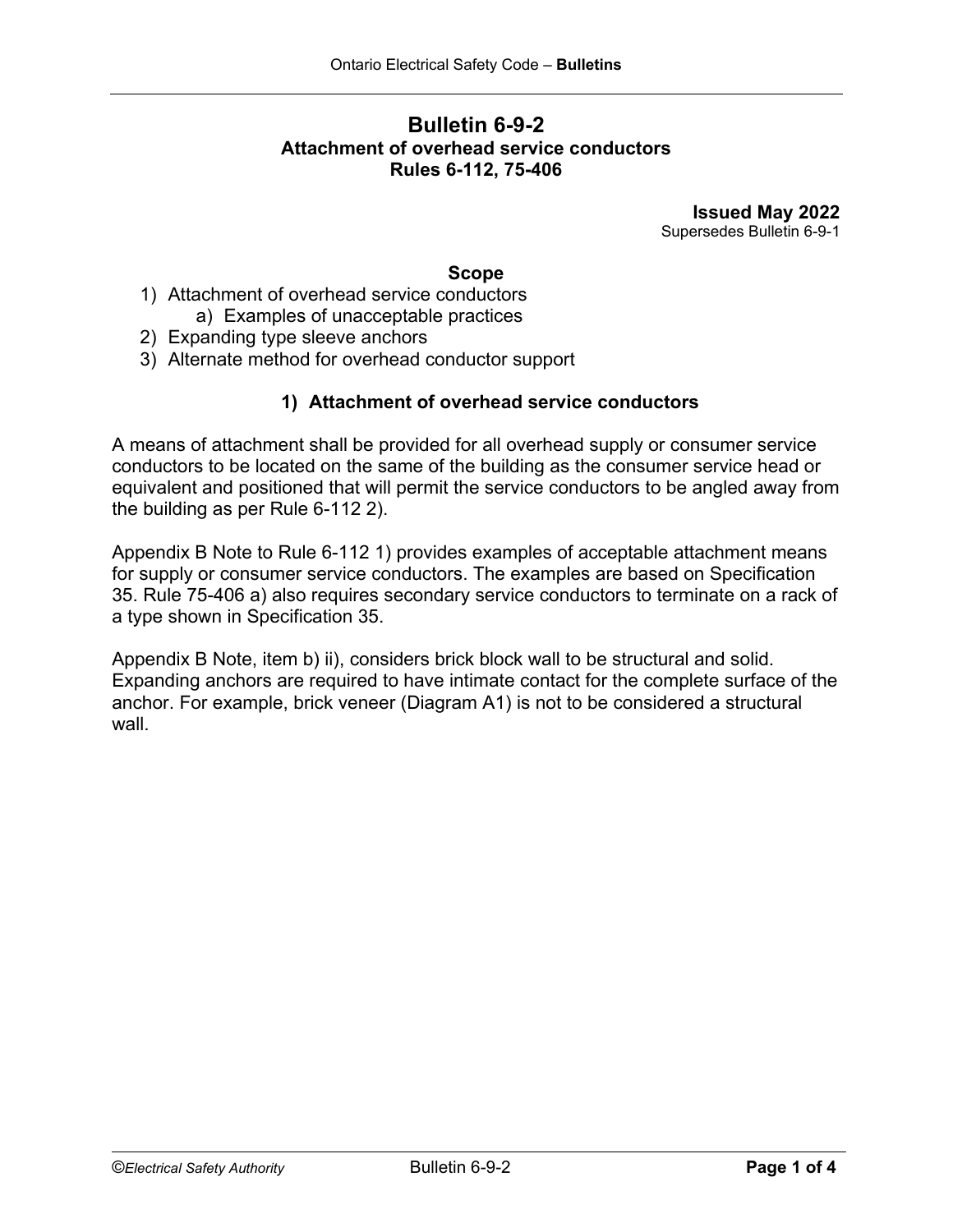

## **a) Examples of unacceptable practices**

- 1) Lag screws that have been hammered into the wood.
- 2) Lag screws without first boring the proper pilot hole. (This may crack the wood and have inadequate strength.)
- 3) Lag screws used on masonry walls. Lead shields or plugs do not have adequate strength for mast attachment.
- 4) Sleeve anchors located in mortar joints.

#### Note:

In wood framing where it is necessary to span the distance between two studs, a section of galvanized steel support channel with a clamp can be used to spread the load. Galvanized steel support channel may also be used on block or brick walls to ensure that the position of the two sleeve anchors is not too near the edge of the brick and both anchors are not in the same brick.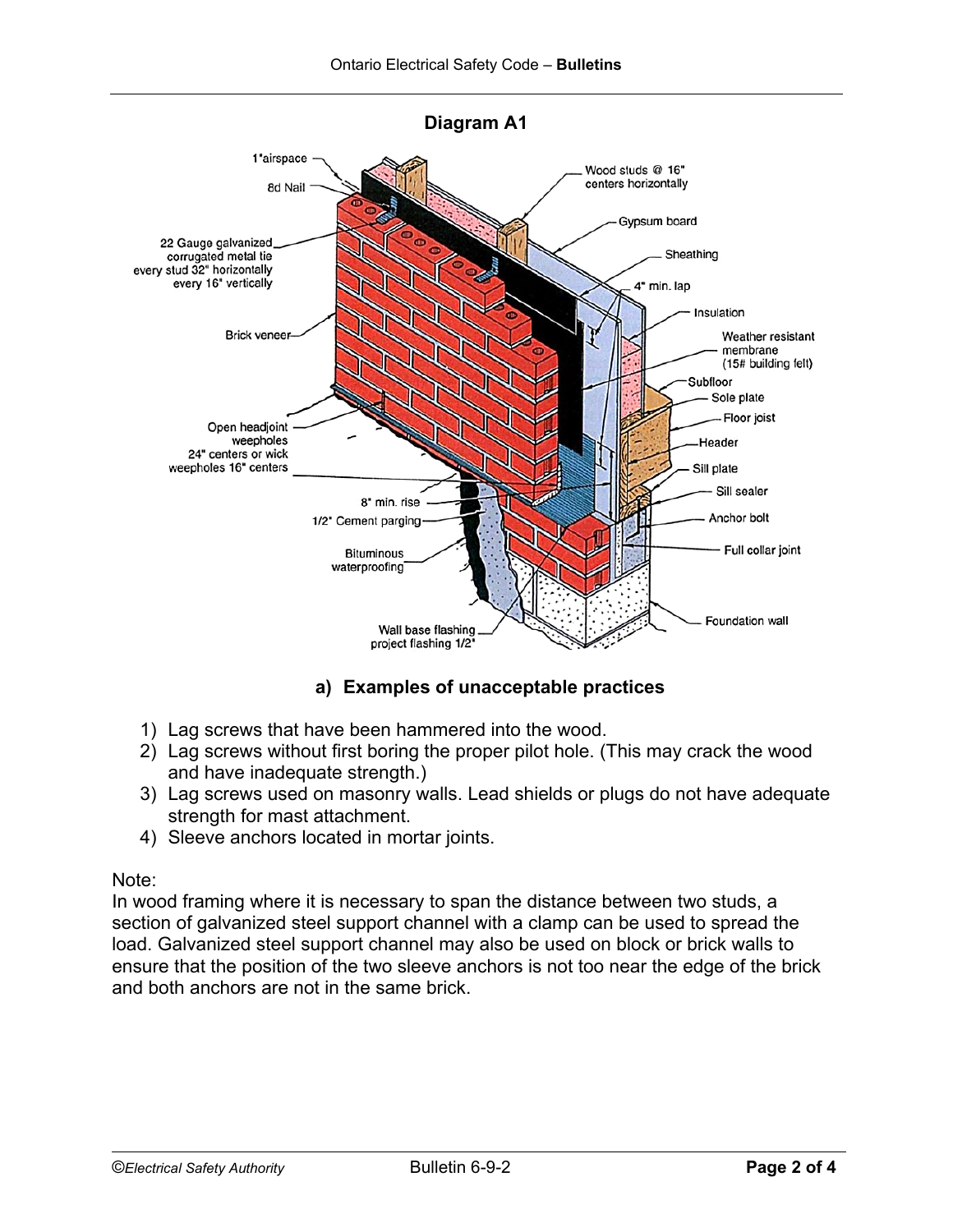### **2) Expanding type sleeve anchors**

See Photo B1 for acceptable types of expanding type sleeve anchors specified in Appendix B Note to Rule 6-112 1).

**Photo B1 - Examples of acceptable expanding type sleeve anchors**



**Concrete Double Expansion Anchor Concrete Single Expansion Anchor**







**Concrete Sleeve Anchor Concrete Lag Shield Anchor**

# **3) Alternate method for overhead conductor support**

### **Background**

Historically angle iron has been used as a method of supporting overhead conductors in Ontario.

## **Direction**

The purpose of this direction is to provide consistency in the use of angle iron for overhead conductor support.

- 1) Perforated light duty angle iron is not permitted.
- 2) Angle iron shall be 4" X 4" X 3/8" hot dipped galvanized (see Diagram B1)
	- Angle iron shall have a minimum of three through bolts securely fastened to the building structure.
		- Bolts shall be 16 mm (5/8") hot dip galvanized.
		- Bolts shall have 50 mm  $X$  50 mm (2"  $X$  2") flat washers.
- 3) The consumers service conduit is required to be securely fastened and supported where it extends through the roof line and the emergence of the conductor from the weather head is required to be a minimum of 150 mm to a maximum of 300 mm above the support for the of attachment of the overhead conductor, as required by Rule 6-116 1) b).